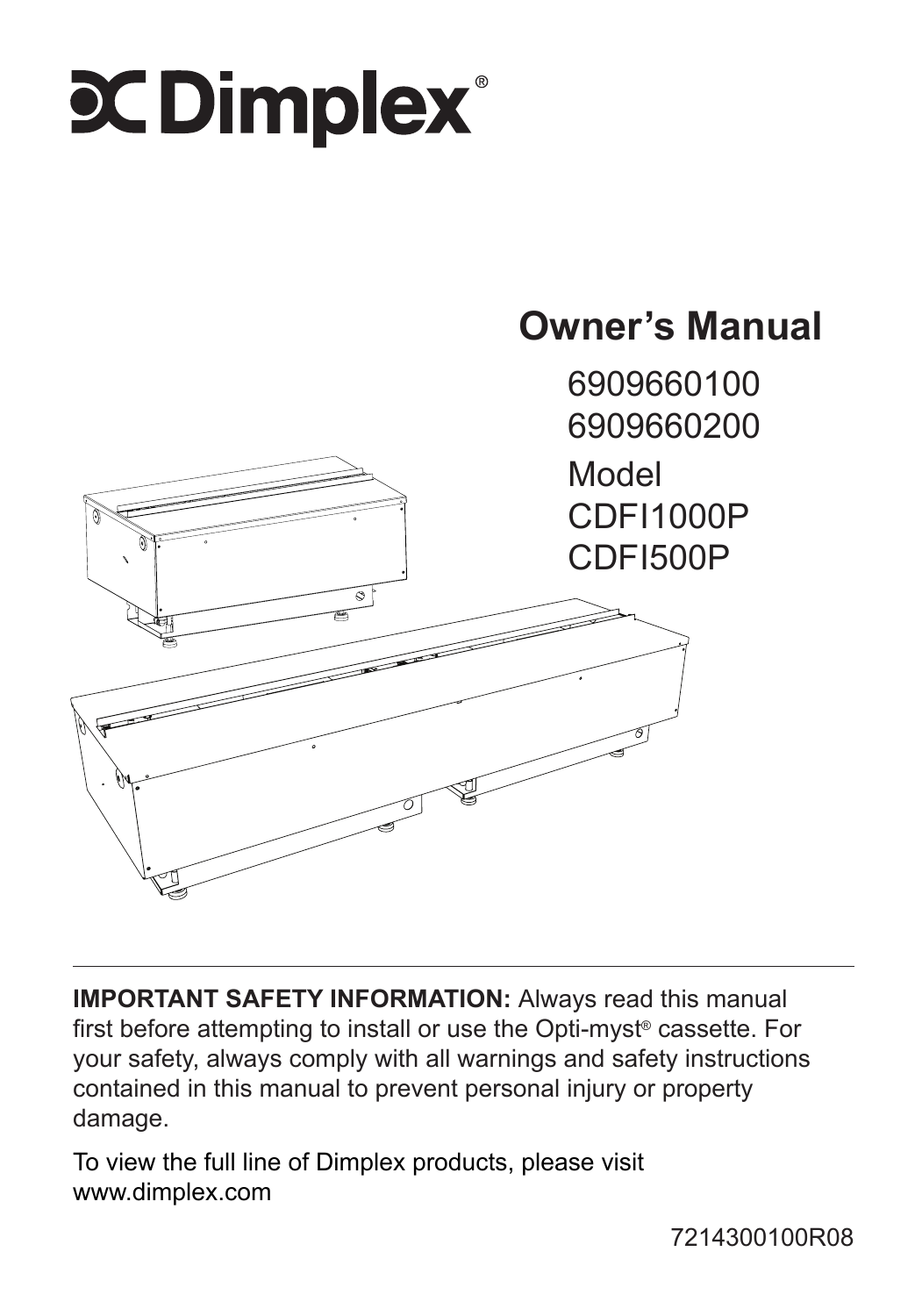### **Table of Contents**

| A IMPORTANT INSTRUCTIONS4 |  |
|---------------------------|--|
|                           |  |
|                           |  |
|                           |  |
|                           |  |
|                           |  |
|                           |  |

Always use a qualified technician or service agency to repair this unit.

- ! **NOTE:** Procedures and techniques that are considered important enough to emphasize.
- **A CAUTION:** Procedures and techniques which, if not carefully followed, will result in damage to the equipment.
- **A** WARNING: Procedures and techniques which, if not carefully followed, will expose the user to the risk of fire, serious injury, or death.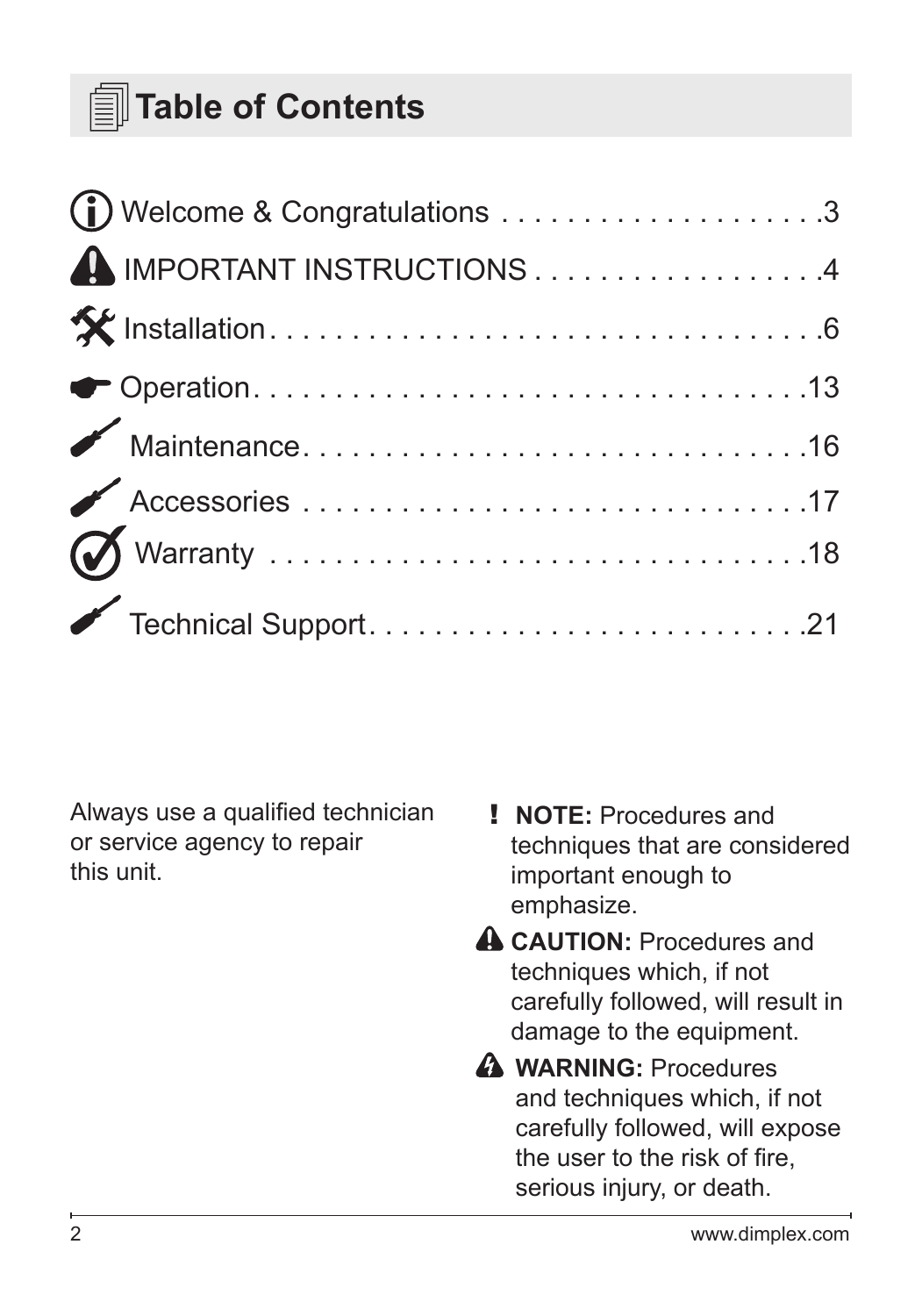### <span id="page-2-0"></span>**Welcome & Congratulations**

Thank you and congratulations for purchasing an Opti-myst® cassette from Dimplex. Please use our convenient online registration page to record your model and serial numbers for future reference at



#### *www.dimplex.com/register*

**Please carefully read and save these instructions.**

**A CAUTION:** Read all instructions and warnings carefully before starting installation. Failure to follow these instructions may result in a possible electric shock, fire hazard and will void the warranty.

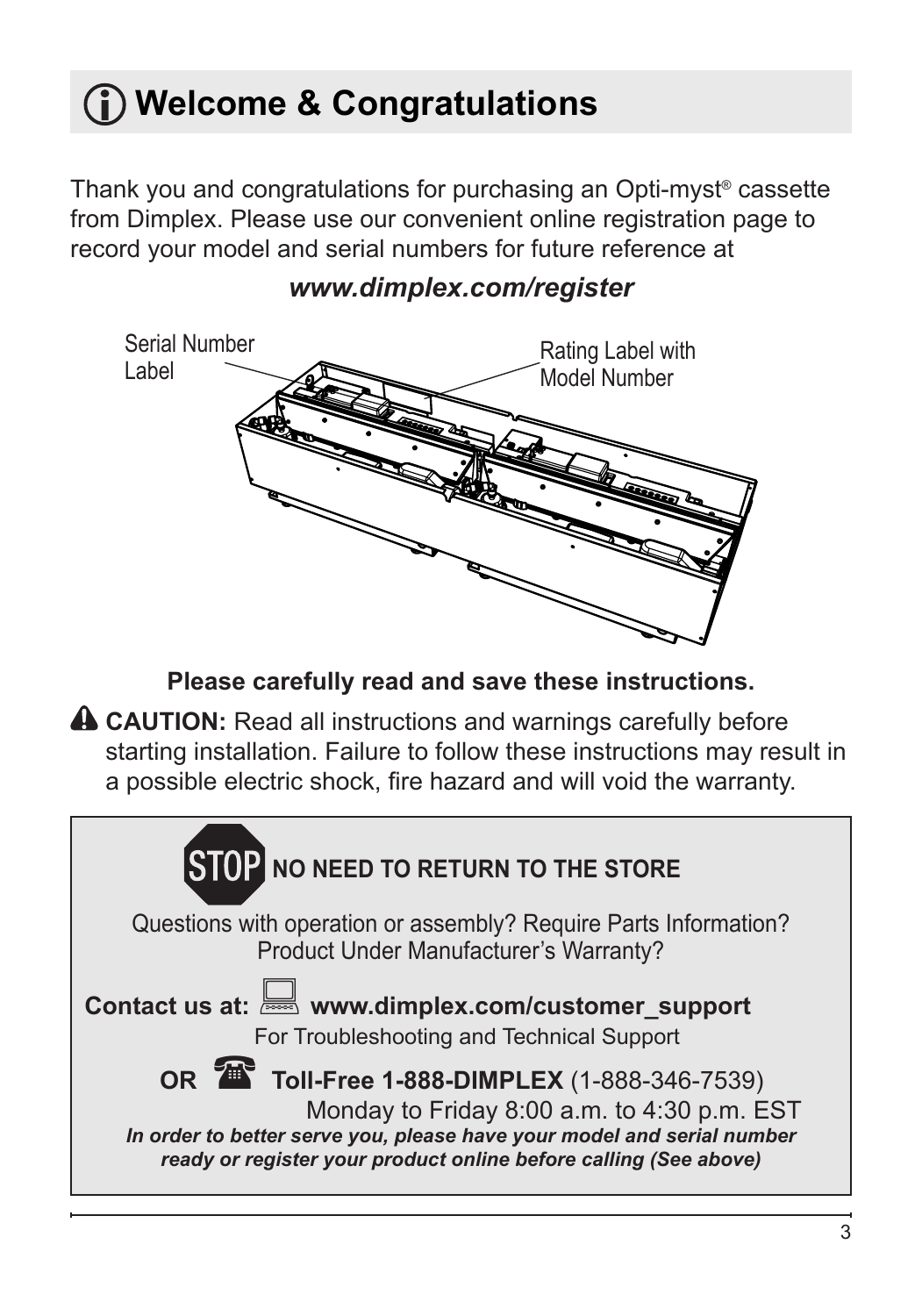### <span id="page-3-0"></span>**IMPORTANT INSTRUCTIONS**

When using electrical appliances, basic precautions should always be followed to reduce the risk of fire. electric shock, and injury to persons, including the following:

① Read all instructions before using the unit.

② Do not operate any unit if the unit has been dropped or damaged in any manner. Contact Dimplex Technical Service at 1-888-346- 7539.

③ Do not use outdoors.

④ Extreme caution is necessary when any heater is used by or near children or invalids and whenever the heater is left operating and unattended.

⑤ Do not operate any heater after it malfunctions. Disconnect power at service panel and have heater inspected by a reputable electrician before reusing.

⑥ To disconnect the unit, turn the controls OFF, disconnect power at the service panel.

⑦ Do not insert or allow foreign objects to enter any ventilation or exhaust opening as this may cause an electric shock or fire, or damage the heater.

⑧ To prevent a possible fire, do not

block air intakes or exhaust in any manner.

⑨ All electrical heaters have hot and arching or sparking parts inside. Do not use in areas where gasoline, paint, or flammable liquids are used or stored.

⑩ Do not modify the unit. Use it only as described in this manual. Any other use not recommended by the manufacturer may cause fire, electric shock or injury to persons.

⑪ Do not burn wood or other materials in the unit.

⑫ Always use a certified electrician should new circuits or outlets be required.

⑬ Disconnect the power supply before performing any cleaning, maintenance or relocation of the unit.

⑭ When transporting or storing the unit, keep in a dry place, free from excessive vibration and store so as to avoid damage.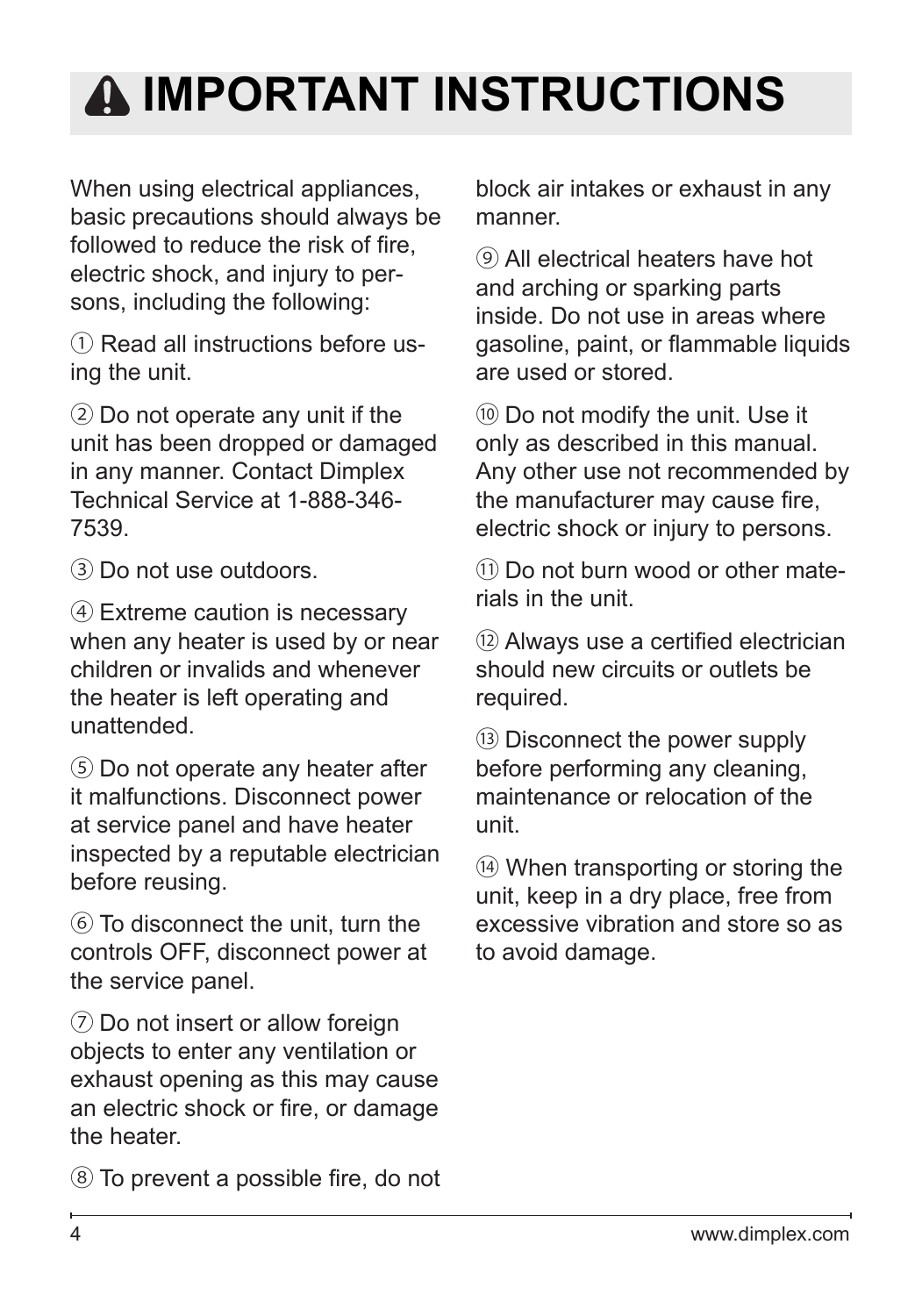## **IMPORTANT INSTRUCTIONS**

**A WARNING:** Remote control contains small batteries. Keep away from children. If swallowed, seek medical attention immediately.

**A WARNING:** Do not install hattery backwards, charge, put in fire or mix with used or other battery types - may explode or leak causing injury.

! **NOTE:** Changes or modifications not expressly approved by the party responsible for compliance could void user's authority to operate the equipment.

**A CAUTION:** This equipment has been tested and found to comply with the limits for Class B digital device, pursuant to part 15 of the FCC Rules. These limits are designed to provide reasonable protection against harmful interference in a residential installation. This equipment generates, uses and can radiate radio frequency energy and, if not installed and used in accordance with the instructions, may cause harmful interference to radio or television reception, which can be determined by turning the equipment OFF and ON, the user is encouraged to try to correct the interference by one or more of the following measures:

- Reorient or relocate the receiving antenna.
- Increase the separation between the equipment and the receiver.
- Connect the equipment into an outlet on a circuit different from that to which the receiver is connected.
- Consult the dealer or an experienced radio/TV technician for help.

This device complies with Part 15 of the FCC Rules. Operation is subject to the following two conditions: (1) This device may not cause harmful interference, and (2) this device must accept any interference received, including interference that may cause undesired operation.

**A FCC CAUTION:** Any changes or modifications not expressly approved by the party responsible for compliance could void the user's authority to operate this equipment.

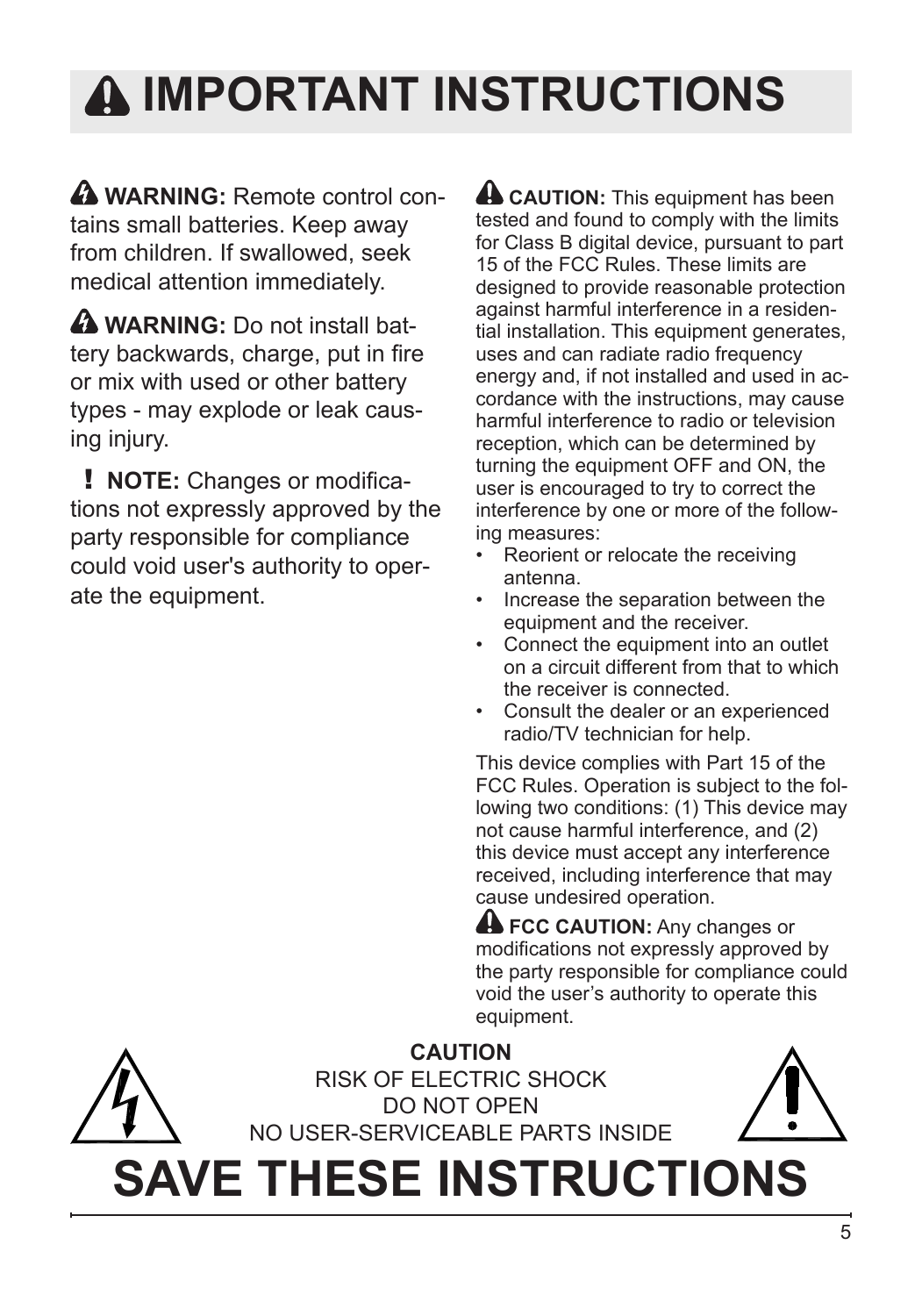<span id="page-5-0"></span>

The CDFI1000P and CDFI500P are supplied in an assembled state and are designed to be permanently installed. The units come ready for hard wire installation and the use of the water refill containers.

**A** WARNING: Construction and electrical outlet wiring must comply with local building codes

#### 20.04 in. (509 mm) **CDFI500P Product Dimensions**

and other applicable regulations to reduce the risk of fire, electric shock and injury to persons.

**A WARNING:** To reduce the risk of fire, do not store or use gasoline or other flammable vapours or liquids in the vicinity of the unit.

! **NOTE:** A 15 Amp, 120 Volt circuit is required. A dedicated circuit is preferred but not essential in all cases. A dedicated circuit will be required if, after installation, the circuit breaker trips or the fuse blows on a regular basis when the heater is operating. Additional appliances on the same circuit may exceed the

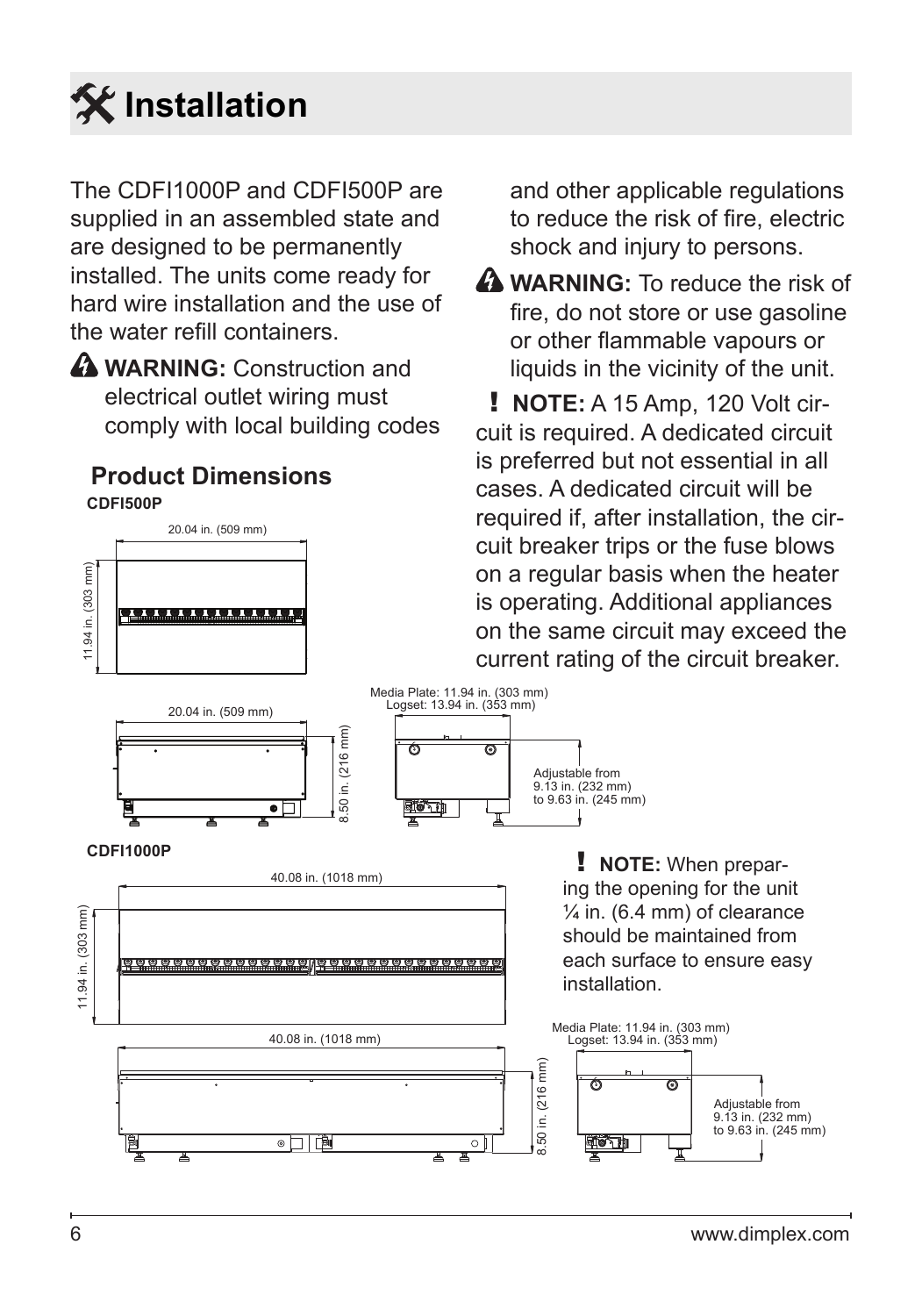**WARNING:** Failure to install the cassette as instructed below may result in damage to the equipment and or may expose the user to the risk of fire, serious injury, illness or death.

**A** WARNING: Do not attempt to wire your own new outlets or circuits. To reduce the risk of fire, electric shock or injury to persons, always use a licensed electrician.

**WARNING:** Ensure that the On/Off switch is set to the OFF position (refer to Operation section) and that the circuit on which the unit is to be installed has the power cut off at the service panel until installation is complete.

! **NOTE:** Please read all instructions before installing.

### **Cassette Plumbing**

The units come equipped with refill containers for manual filling of the reservoir. The unit can be hard plumbed with the Dimplex plumbing accessory kit - CDFIPLUMB-KIT, available from your local Dimplex dealer, or with standard 1/4 in. (6.4 mm) tubing, using the information outlined below.



! **NOTE:** The plumbing accessory kit is designed for use with copper piping.

**A CAUTION:** Ensure that all plumbing connections meet local plumbing code requirements.

**A CAUTION:** Fnsure that the location of the plumbing connection allows for easy access to allow for shutoff during scheduled maintenance.

1. Locate a cold water line in the vicinity of the desired location of the cassette.

! **NOTE:** Normal tap water can be used in the Opti-myst® as long as the tap water is not considered to be hard water. In the event your tap water is hard, softened or filtered water is recommended

2. Turn OFF the main water sup-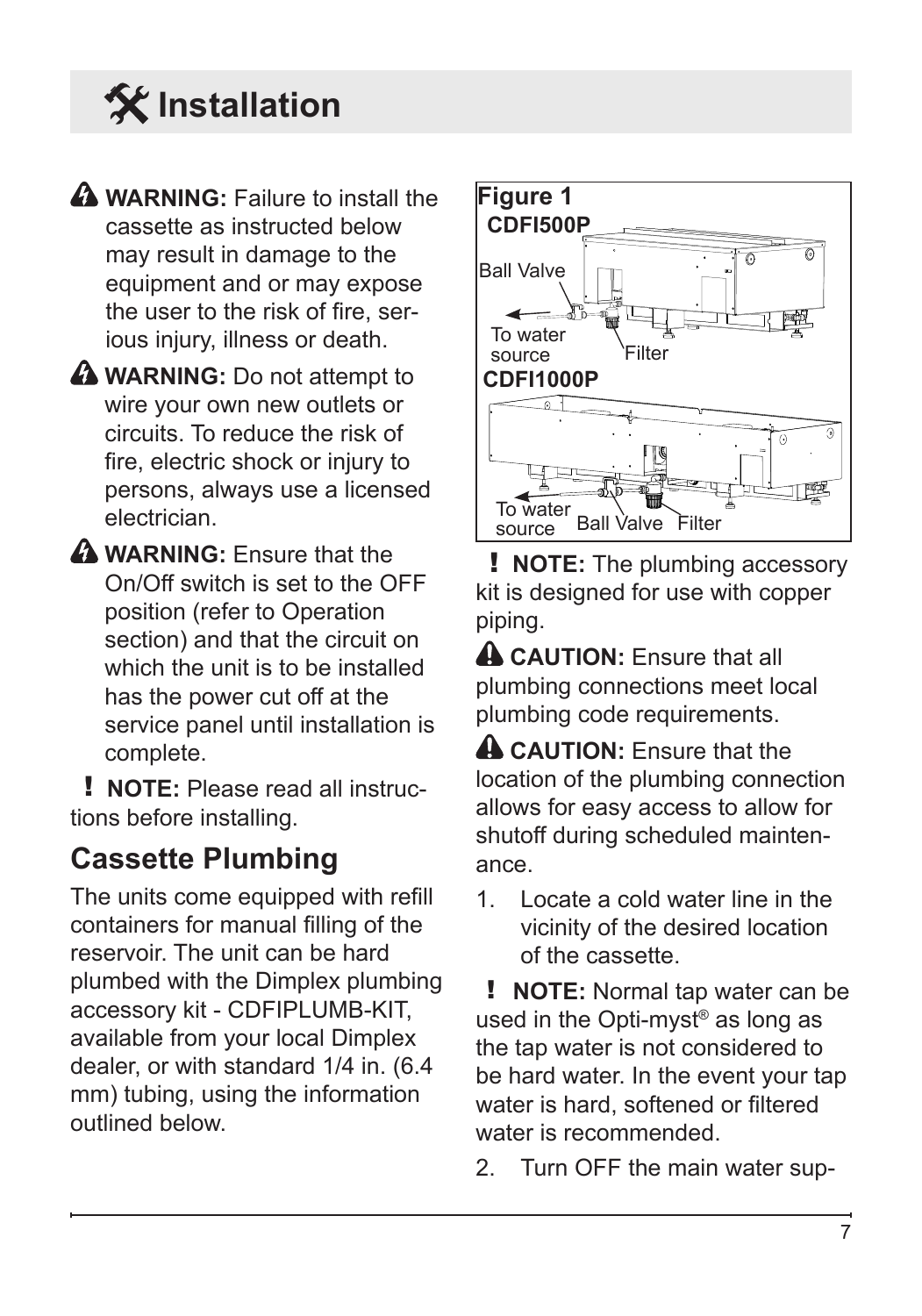ply and drain the line of any standing water (if possible), before proceeding to tie into the water line.

! **NOTE:** Once the new plumbing connections are complete ensure that the lines are flushed to prevent any debris from going into the unit.

- 3. On the cassette, remove the top cover assemblies (Figure 8) and prime each of the water reservoirs with 33.5 oz (1L) of water
- 4. Replace the top cover assemblies and ensure that the two plumbing caps are securely attached to the top cover of the water reservoirs. (Figure 8)
- 5. Locate the ball valve located in the bottom center of the unit

(near the back). (Figure 1)

6. Attach one end of the  $\frac{1}{4}$  in. (6.4) mm) tubing to the ball valve. Insert the tubing into the ball valve fitting so that it is fully inserted (approximately ½" (12 mm)).

! **NOTE:** Ensure that the end of the tubing is cut square, to prevent leaking.

- 7. Route the tubing to the area of the water source.
- 8. Verify that all of the connections are fully inserted, and begin opening each of the valves, ensuring that no leaks are present.

! **NOTE:** The unit is equipped with three levels of water control management.

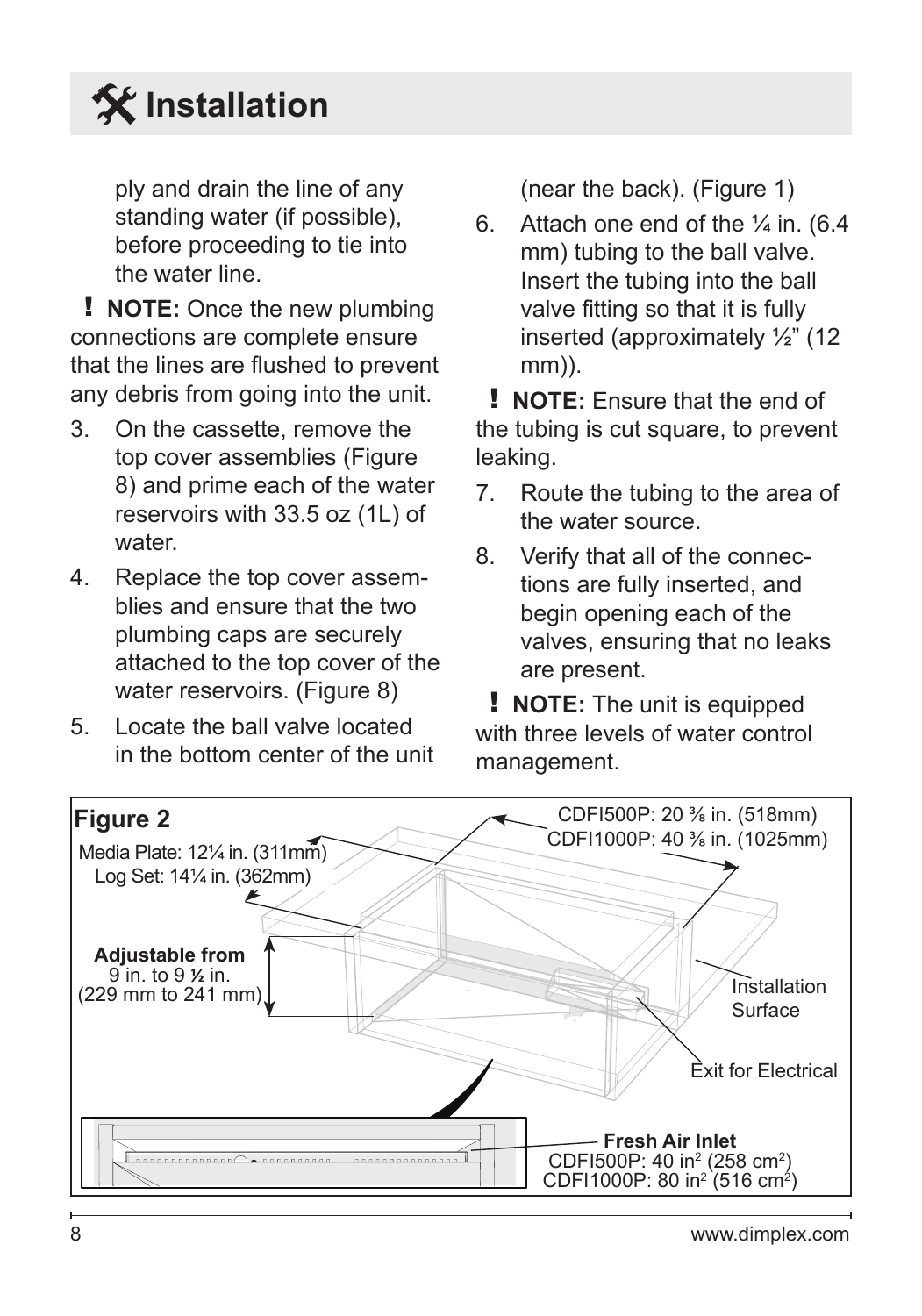

#### **Connecting Multiple Units Together**

When connecting multiple units together, the plumbing should be constructed in a manifold style configuration, sized appropriately for the number of units that are being installed so a consistent volume water and pressure is being supplied to each unit.

#### **New Construction**

*When determining a location for the Opti-myst® cassette, ensure that the unit will not be susceptible to drafts, vents, ceiling fans and other air currents. Similar to a candle, large movements of air will affect the unit's ability to create and maintain the flame effect.*

*If the desired location is susceptible to significant air movement, i.e. air vents, the different installation options illustrated in Figure 3 can be used. It is*  *important that the surface surrounding the top of the cassette have at least a 3" (72 mm) clearance from any vertical surface and the barrier be 10" (254 mm) high from the installation surface, to ensure optimal flame production.*

! **NOTE:** It is recommended that during drywall installation and finishing the media plate be installed with the provided bag to prevent dust and debris from entering the unit.

1. Use studs to frame an enclosure with the following minimum internal/opening dimensions see Figure 2.

! **NOTE:** A fresh air inlet that is a minimum of 80 in<sup>2</sup> (516 cm<sup>2</sup>) for the CDF11000P and 40 in<sup>2</sup> (258 cm<sup>2</sup>) for the CDFI500P, is required for optimum mist production (Figure 2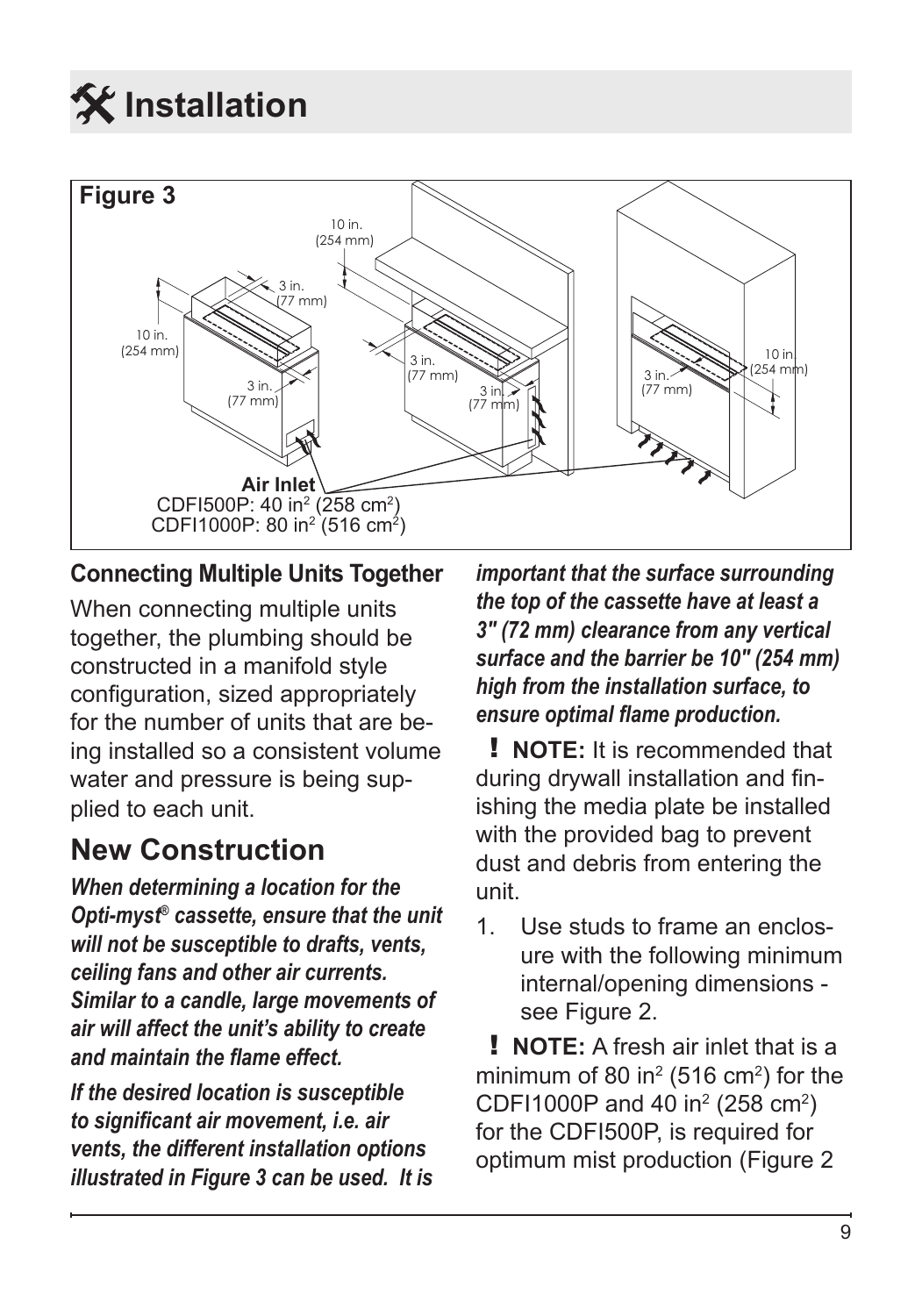



#### & 3).

For *optimal performance*, a clearance of 18 in. (457 mm) between the installation surface and any surface above should be maintained. A *minimum* clearance of 12 in. (305 mm) must be maintained.

- 2. In the back left corner of the unit, locate and remove the electrical cover plate, by removing the two securing screws.
- 3. Install a  $\frac{3}{8}$  in. (10 mm) or  $\frac{1}{2}$  in. (13 mm) cable connector, not included, suitable for mounting in a  $\frac{7}{8}$  in. (22 mm) hole, to the cable plate and feed the supply cable through the connector. The cable plate can be removed by removing the two securing screws on either side, to allow for easier access.

**A CAUTION:** Use two conductor, non-metallic sheath cable with ground wire (3 wires total) for the incoming power supply on the cassette. Use appropriate wire to meet local and national electrical codes for rated power.

! **NOTE:** When installing multiple units in the same vicinity they will need to be wired in parallel.

! **NOTE:** The Opti-myst® cassette is designed to allow for installation of a wall switch to control the incoming power to the unit.

- 4. Connect the black wire (live) from the unit to the live from the power supply.
- 5. Connect the white wire (neutral) from the unit to the neutral wire from the power supply.
- 6. Connect the green wire (ground) from the unit to the ground wire from the power supply.
- 7. Place all connectors inside the unit and secure the cable clamp to unit, making sure that the cable clamp grips only the jacket of service cable.
- **A** WARNING: Ensure the power wiring is not installed so that it is pinched or against a sharp edge and ensure that the power wiring is stored or secured to avoid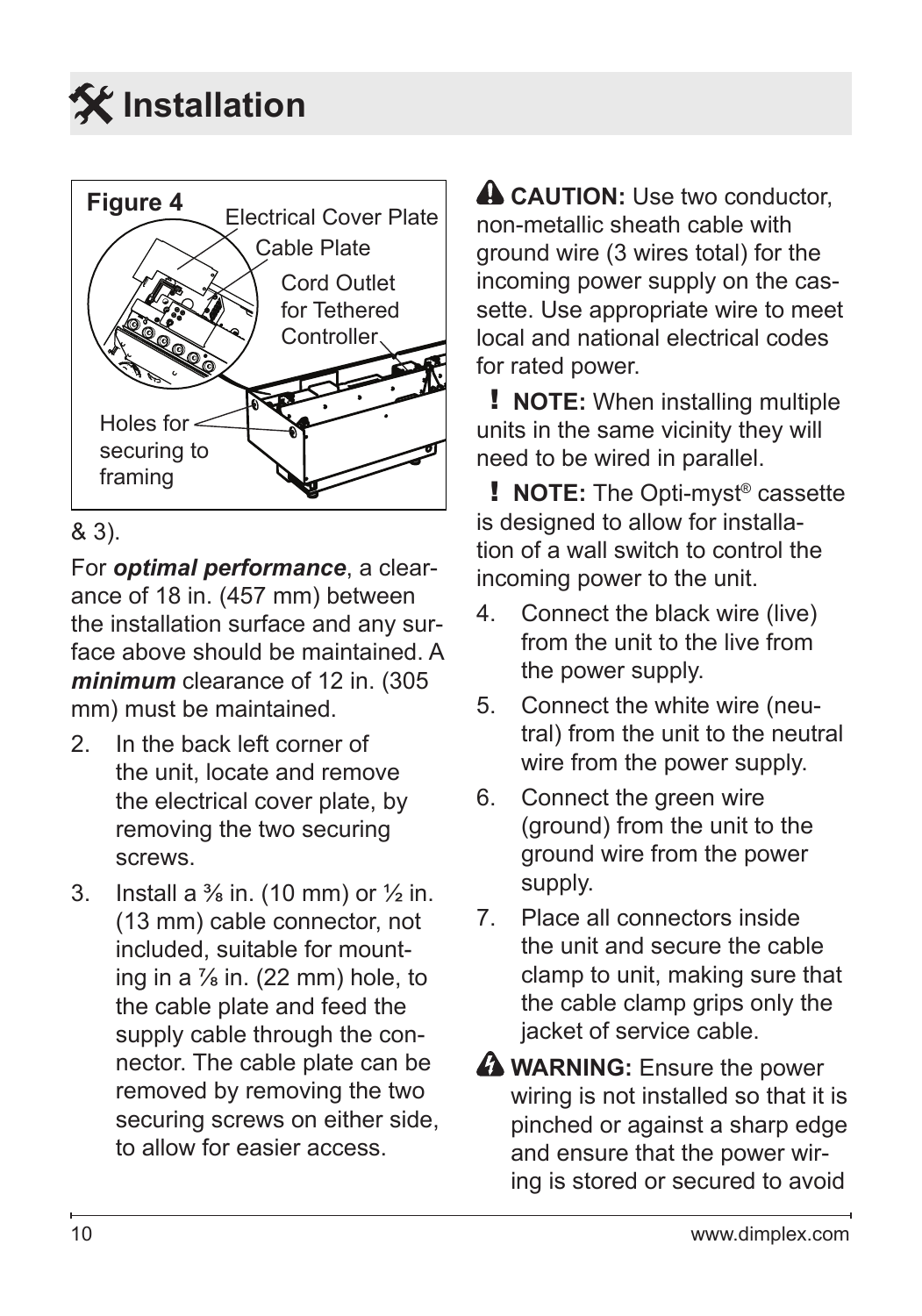tripping or snagging to reduce the risk of fire, electric shock or injury to persons.

- 8. Install the unit into the roughed in framing ensuring that the unit is resting on two framing sills, one at the front and one at the back or a level surface.
- 9. Level the housing right to left and front to back, using the adjustable feet on the bottom of the unit.
- 10. Secure the unit to the permanent framing on either end through a minimum of two holes (Figure 4).

### **Operation Preparation**

- 1. After the surrounding area has been dry walled and finished, remove the media plate from the unit.
- 2. Unwrap the tethered controller and ensure that the wire is lead through the opening in the bottom of the unit where the hard plumbing attaches. (Figure 4)
- 3. Locate the tethered controller so that:

a) it can be easily accessed, if being used as the main controls, or

b) it is not obscured by either bricks, stone or sheet metal so

that the signal that is sent from the remote control can be easily picked up.

- 4. Initialize the tethered controller to the remote (see operation section).
- 5. Fill the unit:
	- **• Refill Containers** remove the fill cap assemblies from the inlet to the reservoir tanks, then install the refill containers. (Figure 8)

! **NOTE:** During initial installation, the Refill Container should be refilled after the Reservoir has filled to ensure the maximum operating time.

**• Hard Plumbed** - prime each of the water reservoirs with 33.5 oz (1L) of water.

! **NOTE:** Normal tap water can be used in the Opti-myst® as long as the tap water is not considered to be hard water. In the event your tap water is hard, you may use softened water or distilled water with  $\frac{1}{8}$  tsp. of salt  $(0.5 \text{ mL})$ added to the water reservoir. (The use of additional salt should only be when you notice that the unit is not producing mist as expected.)

6. Install the media plate or logset accessory on top.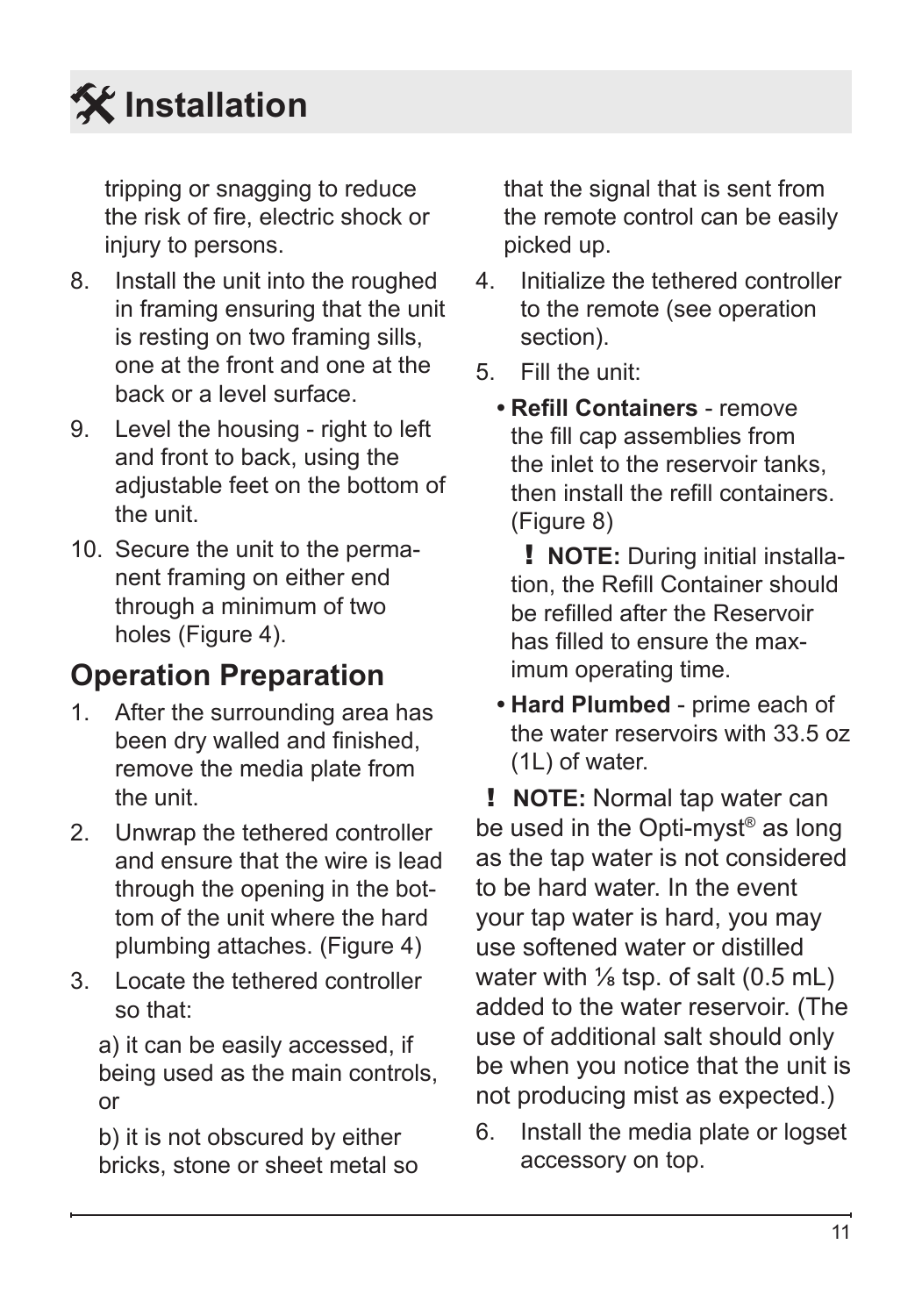

! **NOTE:** If the intention is to accessorize the unit with something other than just the media plate or logset, ensure that media used does not have the ability to create small particles that may fall into the unit or have a overall weight above 5 lbs (2.3 kg).

#### **Bathroom Installation**

This unit must be protected by a GFI circuit. If a receptacle is used it must be readily accessible.

To prevent electrical shock this unit is an electrical appliance that is not watertight and must be installed as to prevent water from entering the unit. This unit must be installed away from showers, tubs, etc. Never locate fireplace where it may fall into a bathtub or other water containers. Keep towels and other combustible materials 3 feet (0.9 m) away from the top of the unit.

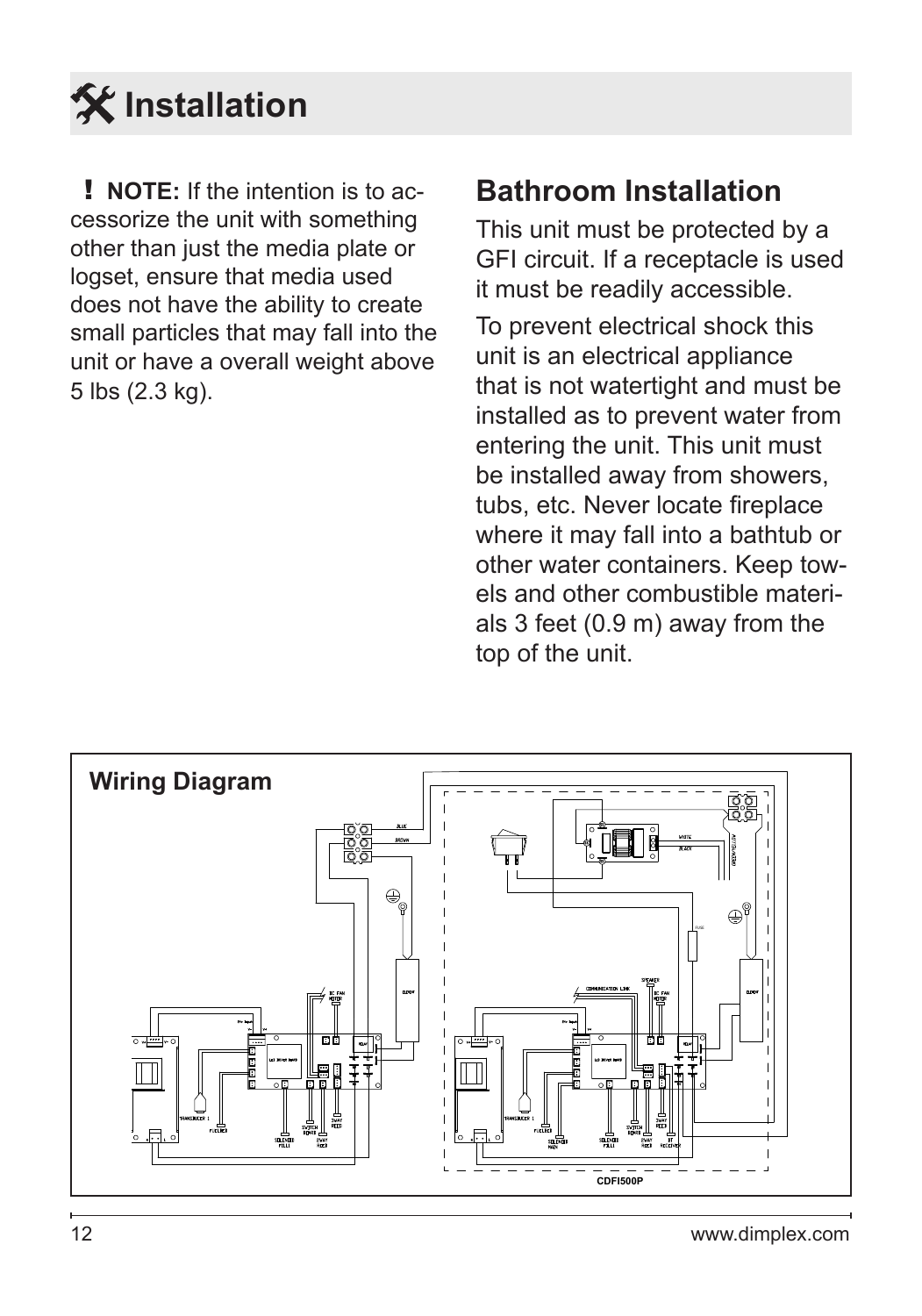### <span id="page-12-0"></span>**Operation**

#### **Figure 5**





**WARNING:** This unit must be properly installed before it is used.

There are three different control options available for the unit: manual (under the media plate), tethered controller (must be connected to the unit) and a remote control. The CDFI1000P unit has two separate internal modules that are controlled by the settings entered on the left side (primary). Finer adjustment can be done using the controls on the right module to

have both modules operating at the same level (secondary).

! **NOTE:** When the unit is used in an environment where background noise is very low, it may be possible to hear a sound which is related to the operation of the flame effect. This is normal and should not be a cause for concern.

! **NOTE:** Always ensure that the appliance is fixed to the framing in a level position.

**Figure 6 Tethered** Controller

Remote Control

! **NOTE:** The icons with 1 dot indicate controls for the primary and 2 dots indicate controls for the secondary. The secondary controls are not applicable for the CDFI500P.

#### **Controls A. On/Off Switch**

Supplies power to the unit.

! **NOTE:** When the unit is first turned on the lights will come on and mist will appear 45 seconds later.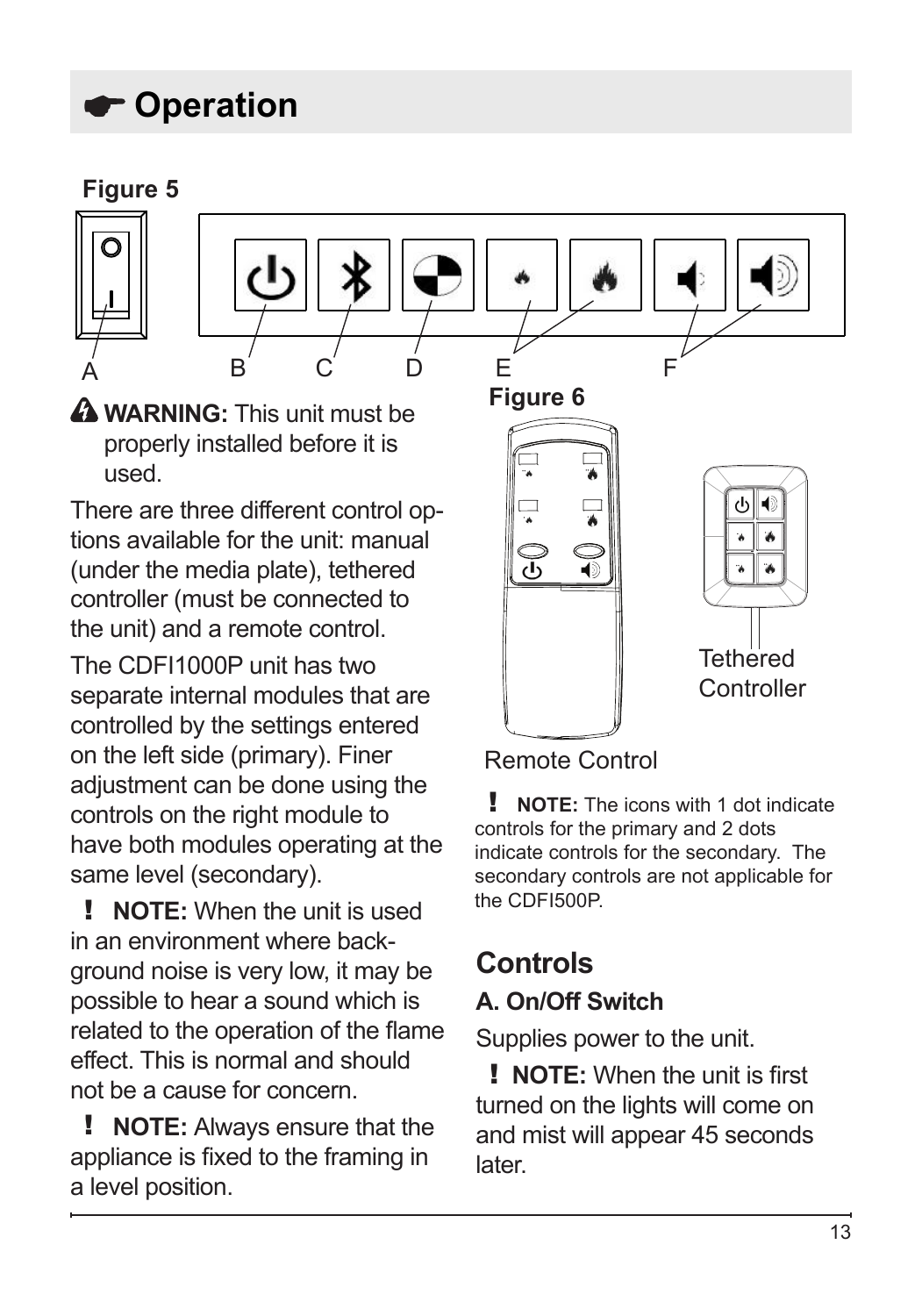### **Operation**

#### **B. ① Standby**

Puts the unit into standby mode where control by the tethered controller or remote is possible.

#### **C. Blue tooth**

Required for initializing the remote together, see initialization instructions for more detail.

#### **D. Test Mode**

Used for troubleshooting issues - outlined in detail in the service manual which can be found on www.dimplex.com/customer\_support.

#### **E. Flame Intensity Control**

Adjusts the intensity of the flame and smoke effect when the unit has been activated.

Pressing the <u>₩</u> will decrease the

flame effect and pressing the will increase the flame effect.

! **NOTE:** A few moments will be required between adjustment and a change to the flame effect.

! **NOTE:** During normal operation it is expected to see some condensation of water on the media plate. This will vary depending on ambient conditions and should be considered normal.

! **NOTE:** When the water tank is

empty, the flame effect shuts OFF and the LED's will blink.

#### **F. Volume Control**

Adjusts the volume of the wood fire sound effects.

**On the unit**: Pressing the <sup>■</sup> will decrease the volume and

pressing the  $\blacktriangleleft$  will increase the volume.

#### *On the Remote and Tethered*

*Controller:* Pressing the  $\blacktriangleleft$  will turn the volume On and Off.

#### **Remote Control**

The tethered controller can be used in the same manner as the remote but houses the blue tooth receiver for communication with the remote.

The tethered controller must be connected to the unit and On/Off Switch must be in the 'ON' **( I )** position in order for the remote to operate.

! **NOTE:** To operate correctly the remote control must be initialized with the unit.

#### **Remote Control Initialization/ Reprogram**

In order for the remote to communicate with the unit the blue tooth must be setup, as outlined below: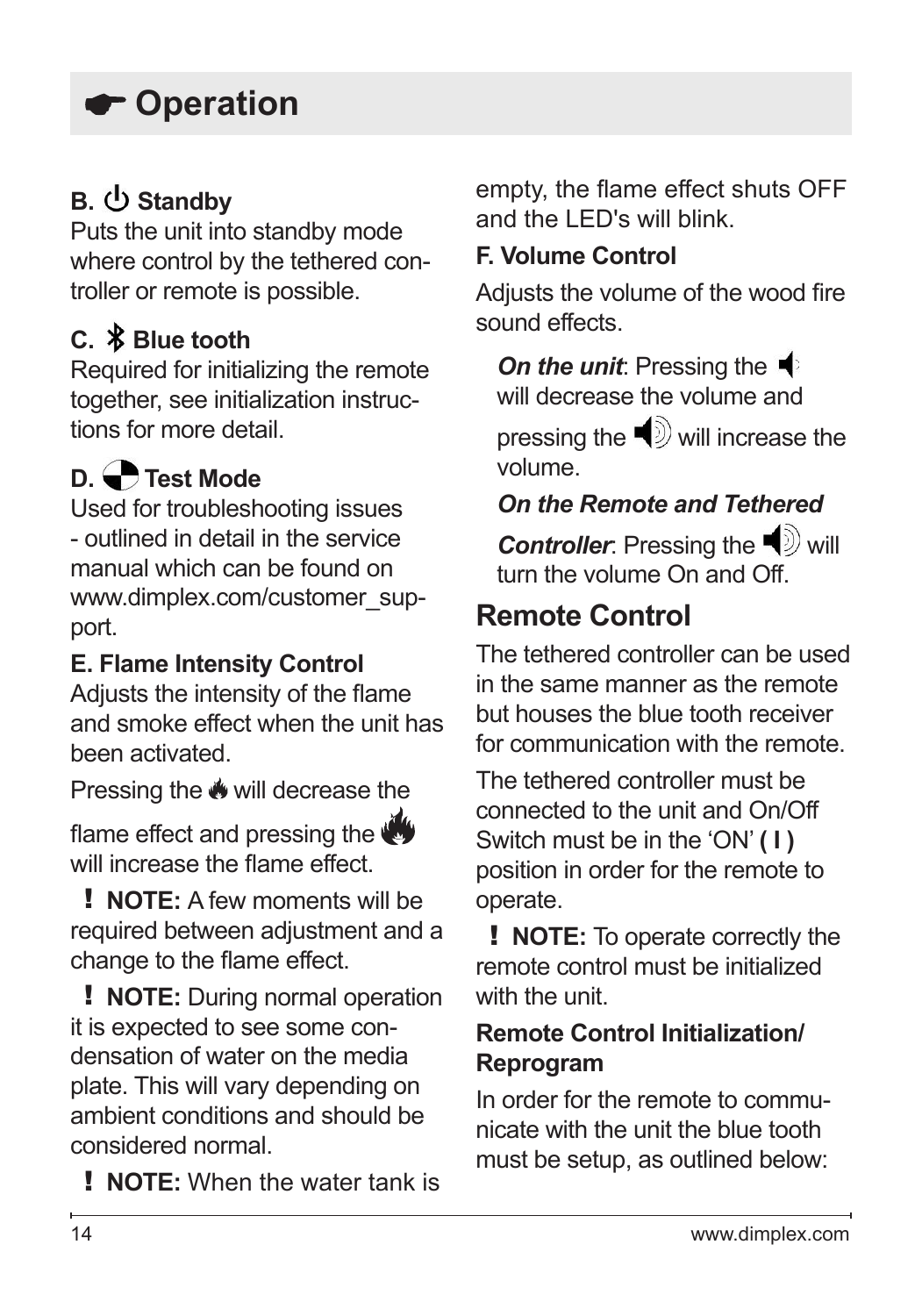### **Operation**

- 1. Verify that the tethered control-<br> **Figure 7** ler is connected correctly - the red light on the controller will be illuminated.
- 2. Place the On/Off Switch (Figure 5A) in the ON ("I") position.
- 3. Press the blue tooth initialization button on the Primary controls (left side).
- 4. The unit will begin to beep and turn the lights ON and OFF every 2 ½ seconds to indicate that the unit is in synchronization mode.
- 5. Within 20 seconds of pressing the blue tooth button, press any button on the remote control (Figure 7).

! **NOTE:** You will have only 20 seconds to perform this last step. Failure to do so will result in these steps needing to be followed again.

6. If the synchronization was successful the LED's will blink 5 times and beep 5 times then the unit will go to Standby.

This will synchronize the remote control and the tethered controller.

! **NOTE:** It is possible to synchronize up to 5 units to one remote control.



#### **Battery Replacement**

To replace the battery:

- 1. Slide battery cover open on the remote control (Figure 7).
- 2. Install two 1.5 Volt (AAA) battery in the battery holder.
- 3. Close the battery cover.



 $\blacktriangleright$  Battery must be recycled or  $\widehat{\triangle}$  disposed of properly. Check with your Local Authority or Retailer for recycling

advice in your area.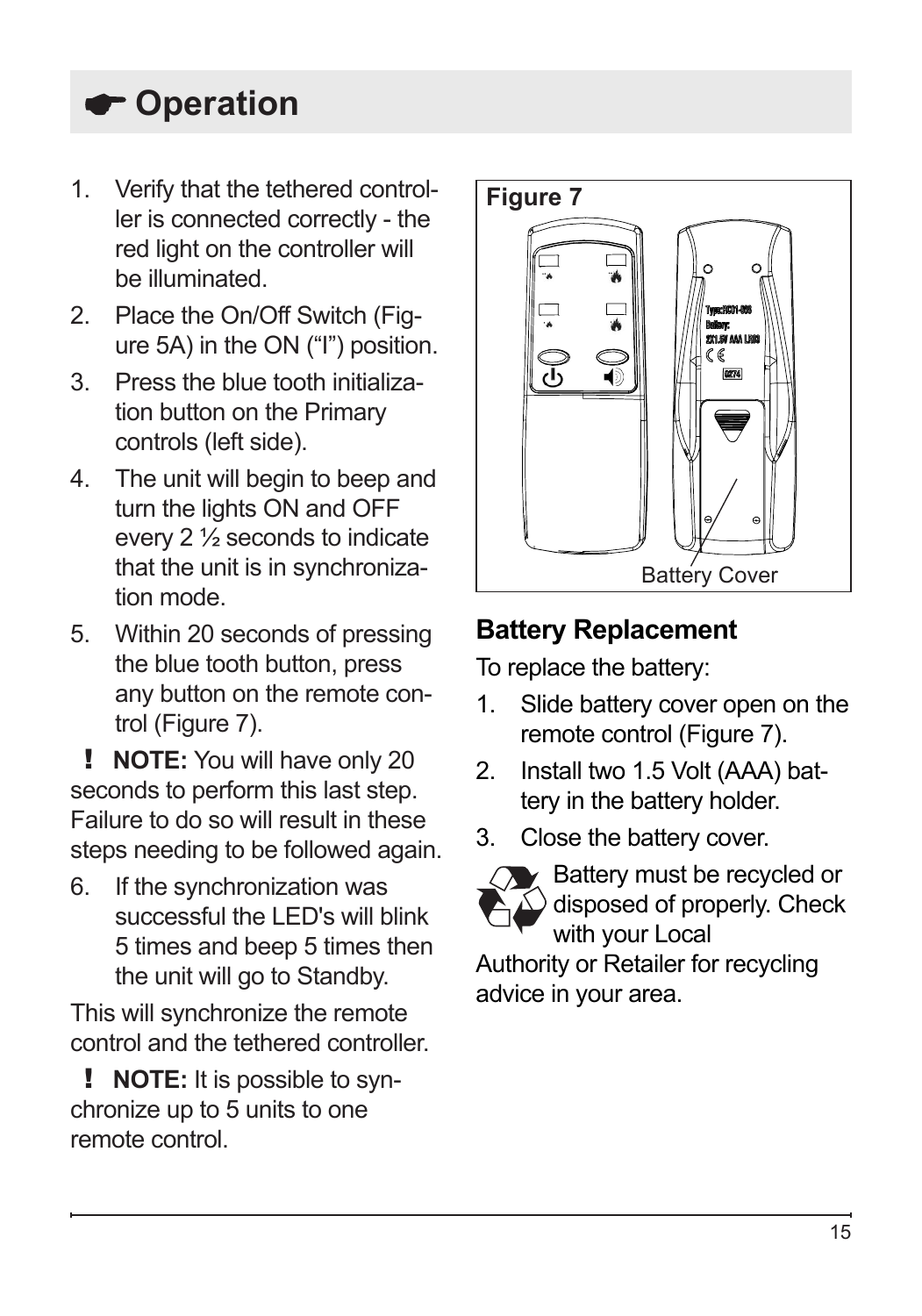### <span id="page-15-0"></span>**Maintenance**

**WARNING:** Disconnect power before attempting any maintenance or cleaning to reduce the risk of fire, electric shock or damage to persons.

#### **Filling the water tank**

When the water tank is empty, the flame effect will shut OFF and the LED's will blink continuously. Follow these steps to refil the tank.

**A CAUTION:** Allow at least five minutes for components to cool before disassembling the unit to refill.

- 1. Gently remove the top tray and place it carefully on the ground.
- 2. Turn the On/Off switch to the OFF position **(0)** (Figure 5A)
- 3. Remove the refill container by lifting upwards and outwards.
- 4. Refill the container with tap water

! **NOTE:** Normal tap water can be used in the Opti-myst<sup>®</sup> as long as the tap water is not considered to be hard water. In the event your tap water is hard, you may use softened water or distilled water with  $\frac{1}{6}$  tsp. of salt  $(0.5 \text{ mL})$ added to the water reservoir. (The use of additional salt should only be when you notice that the unit is not producing mist as expected.)

- 5. Screw the cap back on, *do not overtighten*.
- 6. Return the refill container to the sump, with the tank cap facing down and the flat side of the tank facing outward.
- 7. Turn the On/Off switch to the OFF position **(I).** (Figure 5A)
- 8. Gently place the top tray back into position.

If you do not intend on using the unit for longer than 2 weeks, empty and drain the unit of water, and dry all of the water containing components.

#### **Transducer Replacement**

After prolonged usage the ability for the unit to produce mist may become reduced. When this occurs the replacement of the transducer may be required. This unit comes with additional transducers, located within the unit which can be installed when this occurs.

! **NOTE:** There is a small tab that holds the transducer in place, that needs to be released before it can be removed.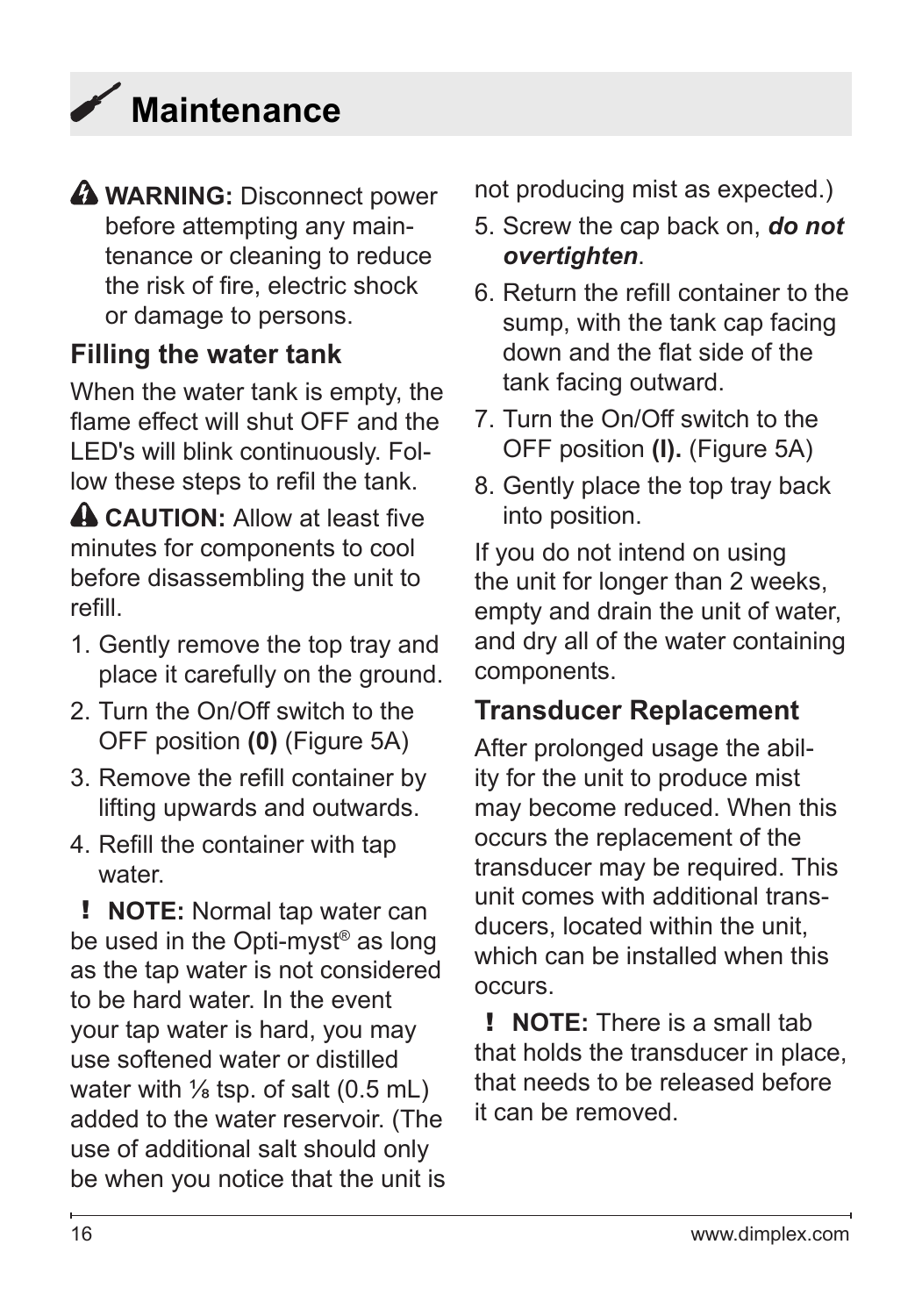<span id="page-16-0"></span>

It is recommended that the *top cover assembly, sump and transducer* are cleaned with soap and water on a *biweekly* basis.

**A CAUTION:** Do not put plastic components in the dishwasher.

The *water filter* should be rinsed out on a *regular basis* to remove any collected particles.

#### **Filter Cleaning**

The *air filters* can be removed and gently rinsed with water to clean and dried on a towel before reinstalling.

! **NOTE:** Replace the filter so that the course black filter is facing the back of the unit.

#### **Surface Cleaning**

Use a warm damp cloth only to clean surfaces of the unit. Do not use abrasive cleaners.

! **NOTE:** If you need to move the unit ensure that all of the components that contain water have been emptied before relocating.

#### **Servicing**

Except for installation and cleaning described in this manual, an authorized service representative should perform any other servicing.





Please contact your local dealer for genuine Dimplex accessories. Example: logsets, plug kit and piercing kits.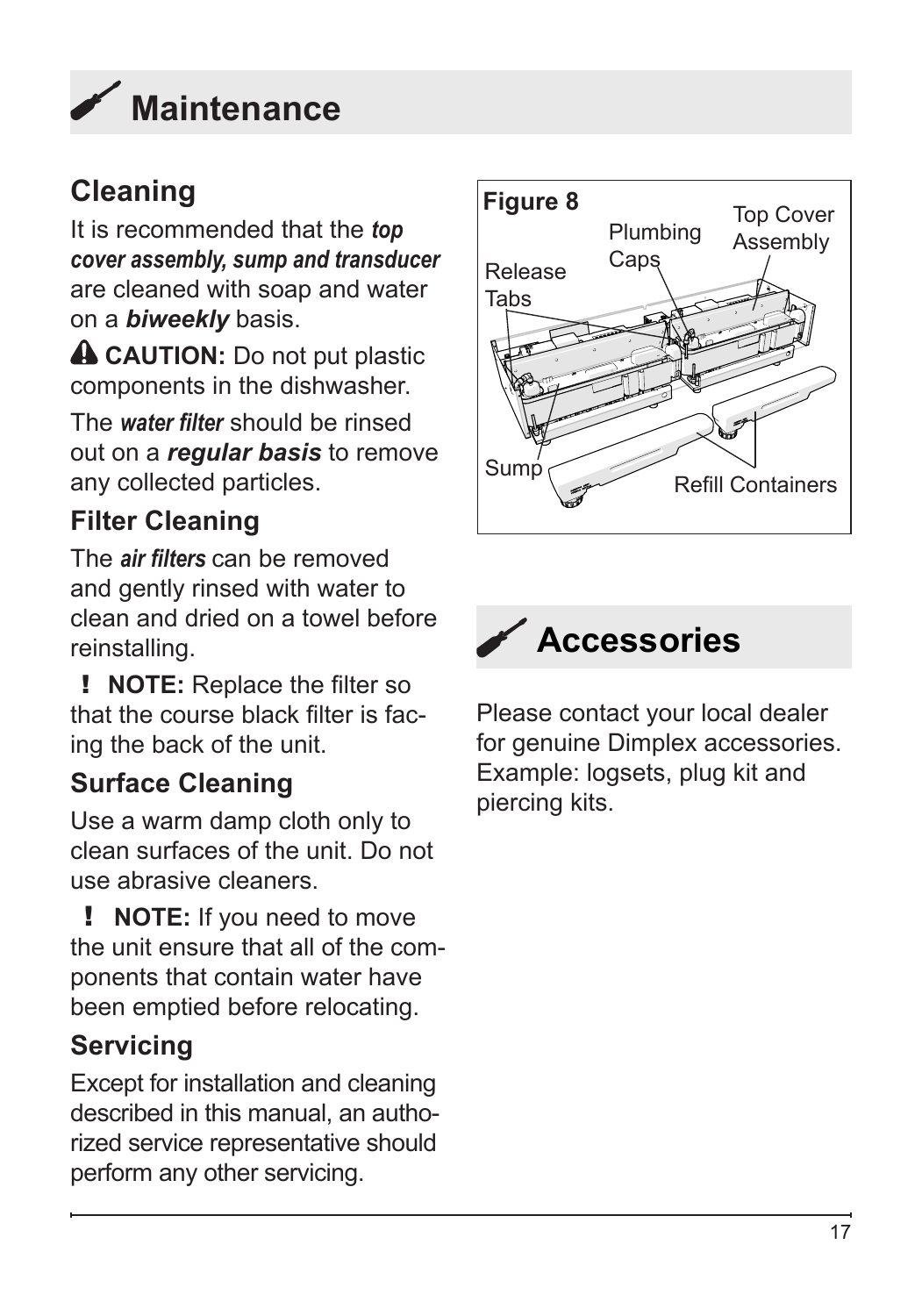<span id="page-17-0"></span>

#### **Two Year Limited Warranty**

*Products to which this limited warranty applies* 

This limited warranty applies to your newly purchased Dimplex cassette and to newly purchased Dimplex fireplace surrounds (mantels) and trims. This limited warranty applies only to purchases made in any province of Canada except for Yukon Territory, Nunavut, or Northwest Territories or in any of the 50 States of the USA (and the District of Columbia) except for Hawaii and Alaska. This limited warranty applies to the original purchaser of the product only and is not .<br>transferable

#### *Products excluded from this limited warranty*

Logset assemblies are only covered for transportation to the end user and will not be covered if damage occurs during normal operation and/or maintenance. Products purchased in Yukon Territory, Nunavut, Northwest Territories, Hawaii, or Alaska are not covered by this limited warranty. Products purchased in these States, provinces, or territories are sold AS IS without warranty or condition of any kind (including, without limitation, any implied warranties or conditions of merchantability or fitness for a particular purpose) and the entire risk of as to the quality and performance of the products is with the purchaser, and in the event of a defect the purchaser assumes the entire cost of all necessary servicing or repair.

#### *What this limited warranty covers and for how long*

Products, other than fireplace surrounds (mantels) and trims, covered by this limited warranty have been tested and inspected prior to shipment. Subject to the provisions of this warranty, Dimplex warrants such products to be free from defects in material and workmanship for a period of 2 years from the date of the first purchase of such products as follows: (a) a repair or replacement warranty on defective products or parts, including in-home services,

for the first year following the date of first purchase; and (b) thereafter, a replacement of parts warranty on defective products and parts (with no in-home services) for the 1 year period commencing on the first anniversary of first purchase and ending on the second anniversary of the date of first purchase.

Dimplex fireplace surrounds (mantels) and trims covered by this limited warranty have been tested and inspected prior to shipment and, subject to the provisions of this warranty, Dimplex warrants such products to be free from defects in material and workmanship for a period of 1 year from the date of first purchase of such products. Warranty services do not include in-home services.

The limited 2 year warranty period for products other than fireplace surrounds (mantels) and trims and the limited 1 year warranty period for fireplace surrounds (mantels) and trims also applies to any implied warranties that may exist under applicable law. Some jurisdictions do not allow limitations on how long an implied warranty lasts, so the above limitation may not apply to the purchaser.

#### *What this limited warranty does not cover*

This limited warranty does not apply to products that have been repaired (except by Dimplex or its authorized service representatives) or otherwise altered. This limited warranty does further not apply to defects resulting from misuse, abuse, accident, neglect, incorrect installation, improper maintenance or handling, or operation with an incorrect power source.

#### *What you must do to get service under this limited warranty*

Defects must be brought to the attention of Dimplex Technical Service by contacting Dimplex at 1-888-DIMPLEX (1-888-346- 7539), or 1367 Industrial Road, Cambridge Ontario, Canada N3H 4W3. Please have proof of purchase, catalogue/model and serial numbers available when calling. Limited warranty service requires a proof of purchase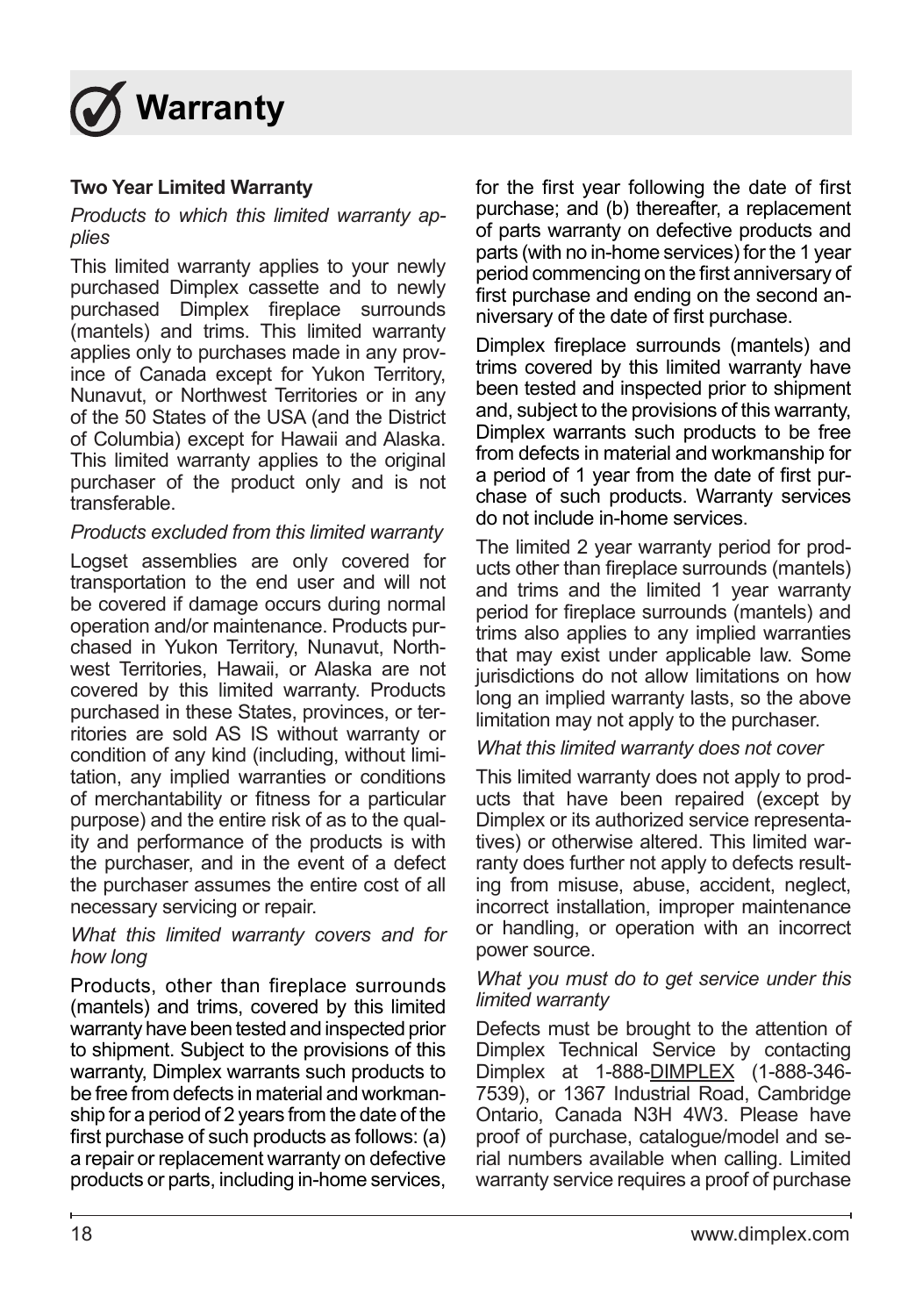

of the product.

*What Dimplex will do in the event of a defect* 

In the event a product or part covered by this limited warranty is proven to be defective in material or workmanship during (i) the 2 year limited warranty period for products other than fireplace surrounds (mantels) and trims, and (ii) the 1 year limited warranty period for surrounds (mantels) and trims, you have the following rights:

- Limited warranty service will be performed solely by dealers or service agents of Dimplex authorized to provide limited warranty services.
- **• For products (other than surrounds (mantels) and trims) for the period ending at midnight on the first anniversary of the date of first purchase**, Dimplex will in its sole discretion either repair or replace such defective product or part without charge. If Dimplex is unable to repair or replace such product or part, or if repair or replacement is not commercially practicable or cannot be timely made, Dimplex may, in lieu of repair or replacement, choose to refund the purchase price for such product or part. *This limited warranty entitles the purchaser to on-site or in-home warranty services*. Accordingly, Dimplex will be responsible for all labour and transportation costs associated with the repair or replacement of the product or part except as follows: (i) charges may be levied for travel costs incurred to travel to the purchaser's site where the product is located if the purchaser's site is beyond 30 miles (48 km) from the closest service depot of Dimplex's dealer or service agent; and (ii) the purchaser is solely responsible for providing clear access to all serviceable parts of the product.
- **• For products (other than surrounds (mantels) and trims) for the period commencing at 12:01 a.m. on the day after the first anniversary of the first purchase**

#### **and ending at midnight on the second anniversary of the date of first purchase**,

this limited warranty entitles the purchaser to replacement parts only without charge. If Dimplex is unable to replace such part, or if replacement is not commercially practicable or cannot be timely made, Dimplex may, in lieu of replacement, choose to refund the purchase price for such part. The purchaser shall not be entitled to on-site or in-home warranty services. The purchaser shall be responsible for all expenses incurred for the removal of the part and installation of the replacement part including, without limitation, all shipping costs and transportation costs to and from the authorized dealer's or service agent's place of business and all labour costs. Such costs shall not be the responsibility of Dimplex.

- **• For surrounds (mantels) and trims for the period ending at midnight on the first anniversary of the date of first purchase,**  Dimplex will in its sole discretion either repair or replace such defective surrounds (mantels) and trims or part thereof without charge. If Dimplex is unable to repair or replace such product or part, or if repair or replacement is not commercially practicable or cannot be timely made, Dimplex may, in lieu of repair or replacement, choose to refund the purchase price for such product or part. The purchaser shall not be entitled to on-site or in-house services. The purchaser is responsible for all expenses incurred for repair or replacement of such product or part including, without limitation, all shipping costs and transportation costs to and from the authorized dealer's or service agent's business and all labour costs. Such costs shall not be the responsibility of Dimplex.
- On-site or in-home services not provided under this warranty may be performed at the purchaser's specific request and expense at Dimplex's then-current rates for such services.

*What Dimplex and its dealers and service*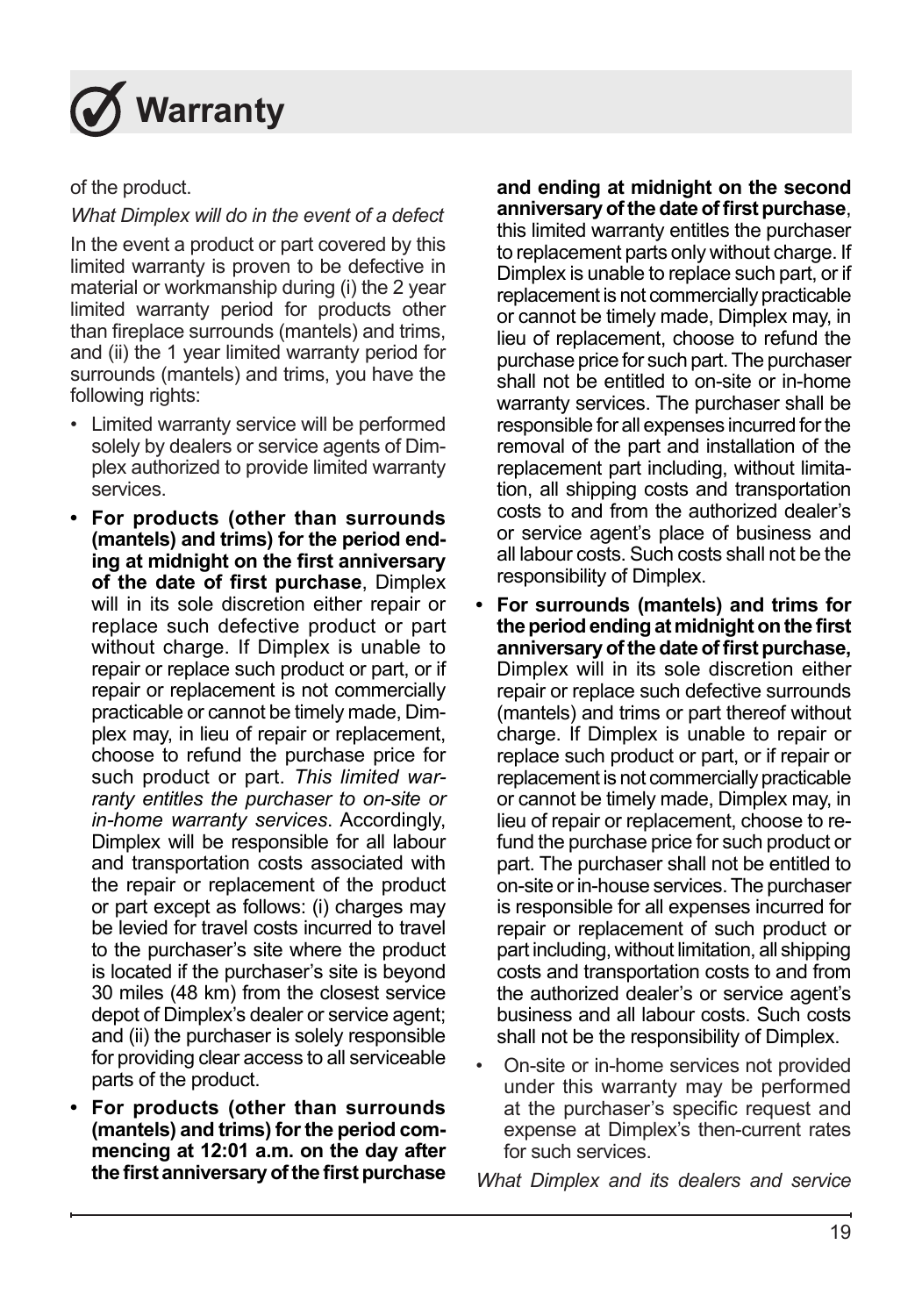

#### *agents are also not responsible for*:

IN NO EVENT WILL DIMPLEX, OR ITS DI-RECTORS, OFFICERS, OR AGENTS, BE LIABLE TO THE PURCHASER OR ANY THIRD PARTY. WHETHER IN CONTRACT, IN TORT, OR ON ANY OTHER BASIS. FOR ANY INDIRECT, SPECIAL, PUNITIVE, EXEMPLARY, CONSEQUENTIAL, OR IN-CIDENTAL LOSS, COST, OR DAMAGE ARISING OUT OF OR IN CONNECTION WITH THE SALE, MAINTENANCE, USE, OR INABILITY TO USE THE PRODUCT, EVEN IF DIMPLEX OR ITS DIRECTORS, OFFICERS, OR AGENTS HAVE BEEN AD-VISED OF THE POSSIBILITY OF SUCH LOSSES, COSTS OR DAMAGES, OR IF SUCH LOSSES, COSTS, OR DAMAGES ARE FORESEEABLE. IN NO EVENT WILL DIMPLEX, OR ITS OFFICERS, DIREC-TORS, OR AGENTS BE LIABLE FOR ANY DIRECT LOSSES, COSTS, OR DAMAGES THAT EXCEED THE PURCHASE PRICE OF THE PRODUCT.

SOME JURISDICTIONS DO NOT ALLOW THE EXCLUSION OR LIMITATION OF IN-CIDENTAL OR CONSEQUENTIAL DAM-AGES, SO THE ABOVE LIMITATION OR EXCLUSION MAY NOT APPLY TO THE **PURCHASER** 

#### *How State and Provincial law apply*

This limited warranty gives you specific legal rights, and you may also have other rights which vary from jurisdiction to jurisdiction. The provisions of the United Nations Convention on Contracts for the Sale of Goods shall not apply to this limited warranty or the sale of products covered by this limited warranty.